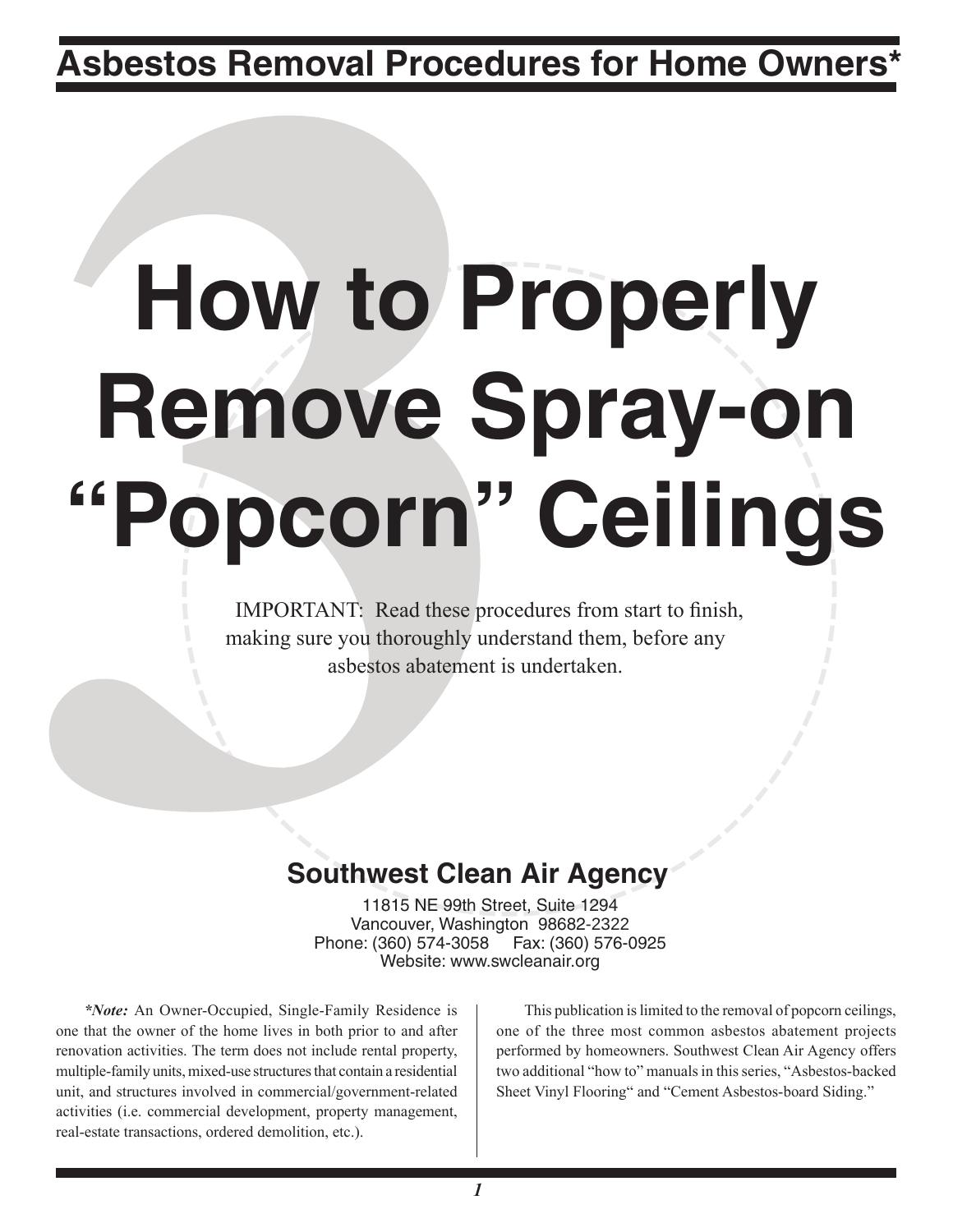## **Before You Begin**

#### **Are you sure your ceiling contains asbestos?**

Not all spray-on "popcorn" ceilings contain asbestos. To know for sure, submit "popcorn" samples for laboratory analysis. Cost is minimal. Laboratories are listed in the yellow pages under "Environmental Services" and "Laboratories-Testing."

Use a spray bottle to thoroughly wet three or four small ceiling areas with water mixed with a few drops of liquid detergent. Using a putty knife, take a composite sample by carefully scraping about one square inch of "popcorn" from each wetted area into a ziplock plastic bag. If the laboratory reports are negative, meaning one percent or less asbestos was found in the sample, take two additional samples to confirm the analysis.

If you decide not to check for asbestos, assume the ceiling contains asbestos and treat it accordingly.

#### **If so, are you sure you want to remove it?**

Remember, asbestos is a problem only if fibers are released to the air. Asbestos-containing spray-on "popcorn" ceilings that are in good repair and not being disturbed will not release asbestos fibers. Hence, the safest, easiest and least expensive option may be to leave it alone. Sometimes, it is possible to work around asbestos without removing it. For example, "popcorn" ceilings that are in good condition can usually be painted (spraying is recommended). However, be aware that painting these ceilings may prevent you from safely removing them in the future. Do-it-yourself removal is highly dependent on your ability to thoroughly wet this material before disturbing it. Painting can seal the "popcorn" material, making it difficult or impossible to wet.

#### *Words of Caution*

#### **You are liable.**

Your only legal options in having asbestos removed from your home are to hire a certified asbestos abatement contractor or do the work yourself. The law prohibits you from hiring anyone other than a certified asbestos abatement contractor to perform asbestos removal work. Family members and friends may participate legally, provided they do so on a voluntary, no-pay basis. Be advised that the removal procedures described in this publication are intended to help home owners minimize health risks associated with "do it yourself" asbestos removals. However, it should be understood that removing asbestos from your home can be dangerous. Some release of asbestos fibers into the air is unavoidable and there are no known safe levels of asbestos exposure.

Be aware that no set of instructions can address all possible situations and variables that a home owner may encounter in an asbestos removal project. In this publication, we have tried to address the more common and most important issues involved in removing popcorn ceilings.

However, common sense dictates that unique and particularly challenging asbestos projects should not be undertaken by the home owner. In such cases, it would be prudent to avoid the possibility of asbestos contamination by abandoning the "doit-yourself" approach and hiring a certified asbestos abatement contractor.

#### **The work will be difficult.**

It is important to note, that even under the best of circumstances, homeowner-performed asbestos projects can be physically demanding and potentially dangerous.

- Breathing through a respirator is more difficult than normal breathing and places an additional stress on your heart and lungs.
- Protective clothing can be hot and uncomfortable.
- Work spaces become very humid due to the water used in wetting the asbestos.
- Work can involve ladders and high spaces in some ceiling and siding projects.
- Eye protection often results in reduced visibility.
- Caution must be taken with wiring and electrical power because of all the water being used to wet the asbestos.

Understand that as a home owner, you do not have the equipment, materials, and experience of an asbestos abatement contractor to perform this work. Unlike contractors, who have special machines with high efficiency filters to remove fibers from the workplace air, you have few, if any, safety "back-ups" if something goes wrong.

#### **The work may cause damage.**

These procedures may result in damage to walls and ceilings. Duct tape can discolor wood paneling, tear wallpaper and remove paint and texture. Water may stain walls. Using metal scrapers on may result in tearing of the plasterboard paper.

**Southwest Clean Air Agency assumes no liability or responsibility for injuries, illnesses or related health problems arising from your performing an asbestos removal project. You assume all risks involved.**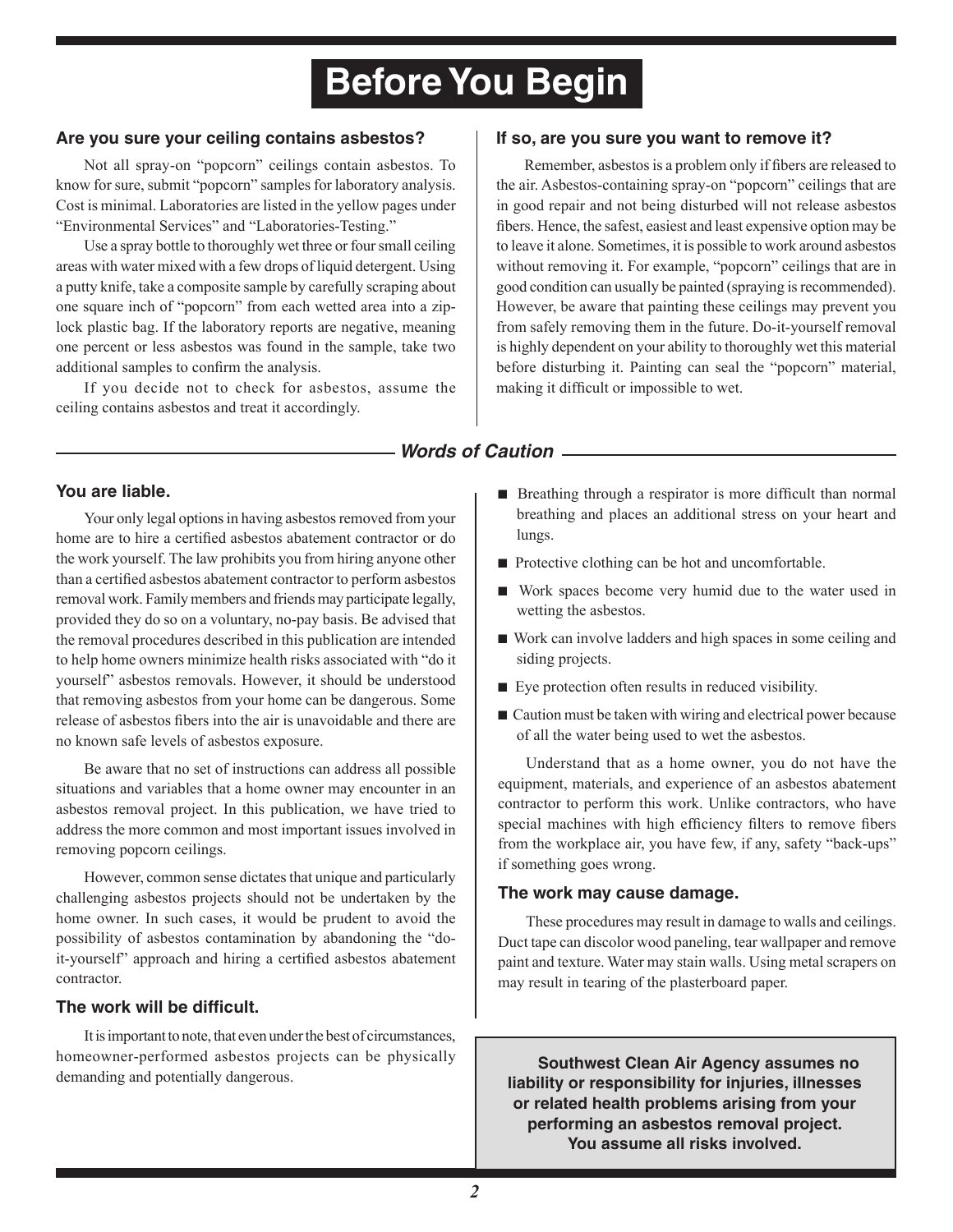# **If Your Ceiling Has Been Painted...**

If your "popcorn" ceiling has been painted, you may not be able to penetrate the paint with water to thoroughly wet the asbestos-containing material prior to disturbance. Thorough wetting is critical for preventing the release of asbestos fibers during removal. Try one or more test areas to determine if you can penetrate the paint layer to thoroughly wet the material prior to disturbance. Use a plastic spray bottle containing a teaspoon or less of liquid detergent (wetting agent) in water. Spray water over a few square inches of ceiling, allowing up to 15 to 20 minutes for the water to soak in. Re-spray several times during this period. Then scrape off the material carefully with a small putty knife, catching the debris on a piece of sheet plastic held in your other hand. Examine the removed "popcorn" material carefully for wetness.

Dispose of the debris by carefully wrapping it in the plastic, sealing it with duct tape and placing it in an asbestos labeled bag (more disposal details are on the last page). If the removed "popcorn" was not thoroughly wet, try increasing the number of spray applications, the amount of wetting agent used and times for soaking in to determine the best way to achieve the maximum wetting of your spray-on material. If, after trying various spray procedures, you are unable to get water through the paint in order to saturate the "popcorn" to the ceiling substrate, do not undertake this project. Leave the ceiling alone or hire an asbestos abatement contractor to do the work. If you remove this ceiling dry, you will contaminate your home with asbestos and expose yourself and your family to potentially high concentrations of airborne asbestos fibers. These fibers may remain in your home indefinitely.

## **Removal Procedures**

#### **Basic Rules**

- **Worker protection:** During removal, you will need to protect yourself from breathing or spreading asbestos fibers by wearing an appropriate respirator, disposable coveralls, goggles, disposable gloves, and rubber boots (or shoes that may need to be thrown out after the project).
- **Wetting:** Wetting is critical to asbestos fiber control. Before, during and after removal, asbestos containing material should be thoroughly wetted with water in order to keep asbestos fibers out of the air.

packaged and sealed for disposal. ■ **Containment:** You will need to contain your asbestos debris

by constructing a plastic containment around the ceiling areas you wish to remove. This is accomplished by covering walls and floors within the project room or rooms to ensure all debris is captured and remains on plastic sheeting during the removal process.

Once removed, asbestos debris should be kept wet until

#### *Personnel & Supplies*

It is recommended that three workers perform the job. Two should perform the work and a third should be "standing by" outside the work area to provide water, tools and other supplies as needed while work is in progress. This will minimize the need for removal workers to remove disposable clothing and put on new for each exit and entrance to the work area.

 *Note: It is illegal to hire anyone other than a certified asbestos abatement contractor to perform, or assist in, this removal process.*

#### **Protective equipment and clothing**

Before beginning your project, you'll need to obtain the following items:

■ **Respirators**—Half-face dual-cartridge respirators, each equipped with a pair of HEPA filters (color coded purple). Request a fit test from the vendor to ensure a proper fit.

Respirators provide little protection if they do not fit properly. One respirator is recommended for each person working within the containment area.

- *Note: Persons with beards cannot be adequately fitted with this type of respirator and should not participate in asbestos abatement work.*
- **Coveralls**—Several pairs of disposable coveralls with built-in booties should be purchased. Oversized coveralls make it easier for workers to move around. One pair will be needed for each entry into the containment area. Every time a worker leaves a containment area during a removal project, coveralls should be disposed of in a properly sealed asbestos disposal bag. This will help ensure all asbestos debris remains on plastic
- **Rubber boots—Laceless**, pull-on rubber boots without fasteners will protect coverall booties so they do not wear through. Rubber boots can be washed off later or disposed of as contaminated debris.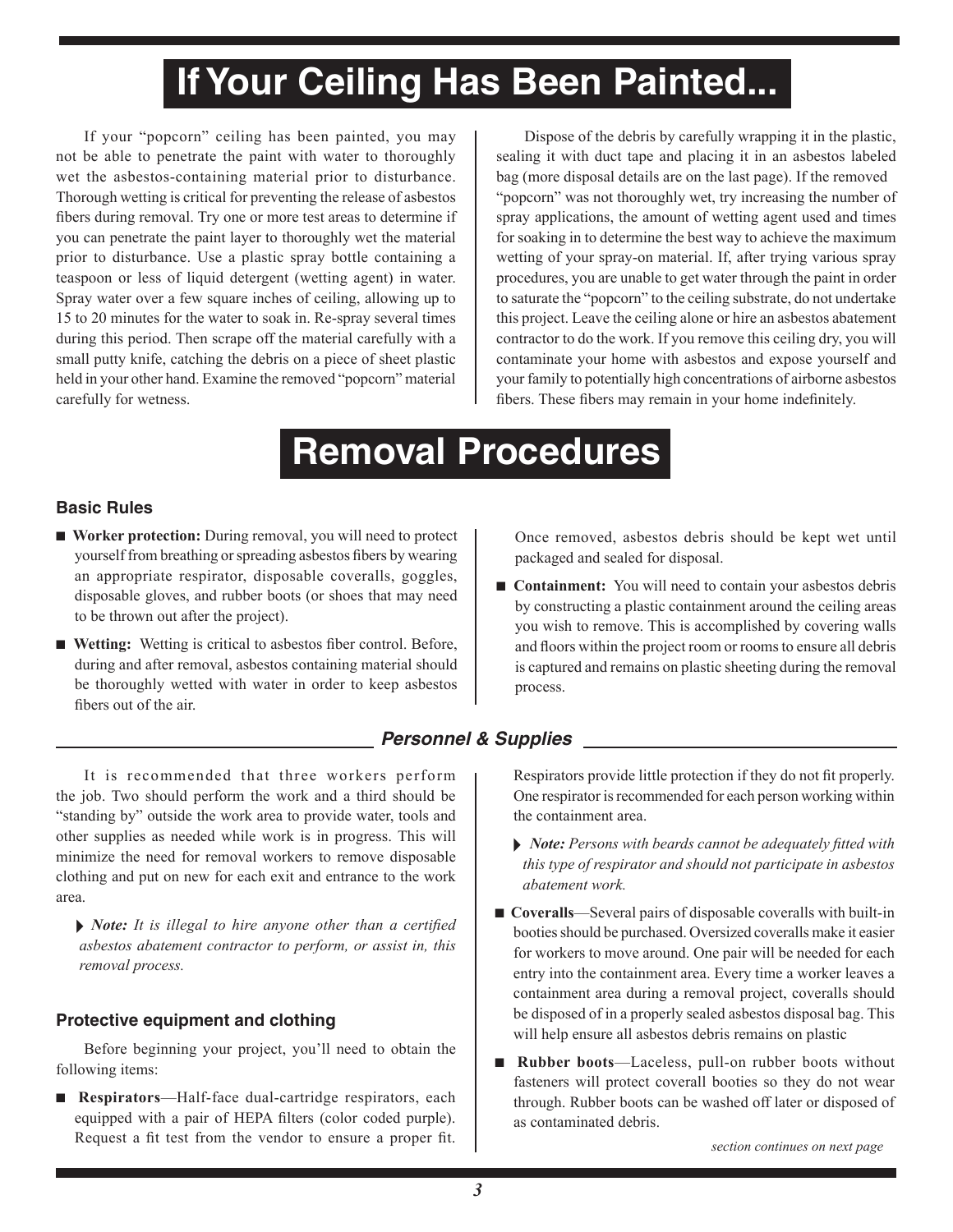#### *Personnel & Supplies continued*

- **Eye protection—Each person within the containment area** should be equipped with non-fogging goggles.
- **Durable rubber gloves**—Several pairs of durable, disposable rubber gloves should be purchased. Rubber gloves should be worn by each person working within the containment area. Every time a worker leaves a containment area during a removal project, these gloves should be disposed of in an asbestos disposal bag. A new pair of gloves should be donned with each re-entry into the containment area. This will further allow for the containment of all asbestos debris.

#### **Tools and Supplies**

- **Tank sprayer (2-3 gallons)**—This will be your means of wetting "popcorn" ceiling materials.
- **Liquid dish washing detergent**—Mixed at one cup per five gallons of water for best results in wetting.
- **Wallboard taping or "putty" knives**—The best sizes for scraping off "popcorn" ceiling materials have four-to-six inch blades.
- **Polyethylene sheeting—This will be used to create containment** areas. You'll need enough 2 or 3 mil sheeting to cover 1.5 times

#### **First things first**

- 1. Post signs warning any "drop-in" friends, family and other visitors of the work taking place.
- 2. Remove all furniture from the room(s) where the popcorn removal is to take place.
- 3. Turn off heating/air conditioning systems and tape all light switches in the off position.
- 4. Turn off electrical power to all ceiling light fixtures in the project area, then remove them. After removal, seal exposed wires with electrical tape. Be careful not to disturb the "popcorn" material during these activities.
- 5. Remove smoke alarms or other devices attached to or near the ceiling, being careful not to disturb "popcorn" material.

#### **Build a containment area**

1. Throughout the area of the house where the popcorn ceiling is to be removed, cover the floors with six mil polyethylene plastic sheeting. Place the sheets so that they overlap room edges by about a foot. Run the extra foot of sheeting up each wall and tape the edges there securely. Make sure there's plenty of excess plastic—do not pull tight—so that plastic won't pull away from the walls when you're working near room corners the area of the walls and enough 6 mil sheeting to cover 3 times the area of the floors in the work area.

- **Asbestos waste disposal bags**—Used for containing asbestos contaminated debris and materials. The bags should be sized 33 inches by 50 inches and made of 6 mil polyethylene. Each should be pre-printed with required asbestos warnings. Assume you'll need at least four bags per 100 square feet of ceiling to be removed.
- **Duct tape—Numerous rolls will be needed for building a** containment area and sealing waste disposal bags.
- **Clean, disposable rags**—A large supply should be on hand for assorted removal and clean-up purposes.
- **Bucket**—This will be needed for washing tools at the end of the project.
- **Encapsulants**—These could be latex primer paint or an approved latex asbestos sealing product. They will be used for encapsulating areas after "popcorn" materials have been scraped off.
- *Note: Safety equipment and other supplies can be obtained from local "Safety Equipment" and hardware stores. (See the yellow pages for a complete listing.)*

#### *Prep Work*

and edges. Tightly seal all seams between pieces of sheet plastic with duct tape.

If popcorn is to be removed from rooms that are joined by halls or spaces where no removal is to take place, lay 6 mil plastic sheets on the floor to create a path on which to walk between containment areas.

- 2. Hang 2 or 3 mil polyethylene plastic sheeting on the walls within approximately one inch of the ceiling, forming a tight seal with duct tape. Make sure the sheets overlap and extend to the floor. Seal all wall seams with duct tape. To minimize damage to wallpaper, consider using slender finishing nails to secure a piece of screen molding to the top of the wall and tape the plastic wall sheets to the wood strip.
- 3. Lay a second layer of 6 mil plastic on the floor. In larger rooms, install this second layer in pieces of 100-120 square feet. Lay the plastic in a loose, overlapping manner without using tape or adhesives.
- 4. Construct plastic "isolation" walls in doorways or room openings, if necessary, to separate the work area from the rest of the house. Create an entrance/exit to the work area, if needed, by cutting a five-to-six foot vertical slit in a plastic "isolation wall" and then taping a floor-length plastic flap over the slit on the inside of the containment area.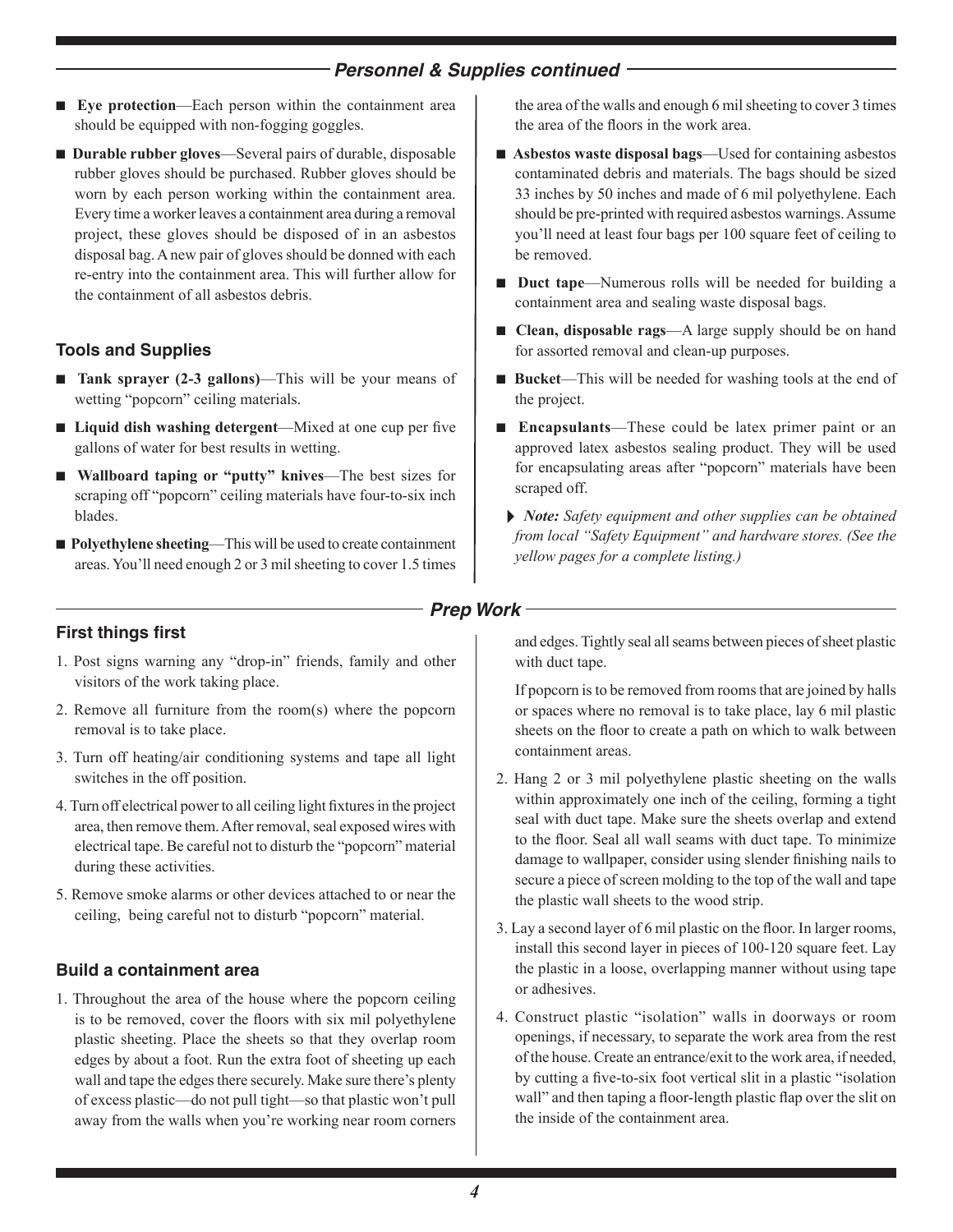#### *Prep Work continued*

- 5. Once you've completed the plastic containment, make sure the entire area where the removal is to take place is isolated with polyethylene sheeting. The only exposed surfaces within the containment should be the ceiling and about an inch or less of wall below the ceilings. This ensures that all asbestos material is contained during removal.
- 6. If there is a door to the outside within the containment area, make this your point of entry and exit to the work area. Open the door and seal doorway with 6 mil plastic. Create an entrance/exit through the plastic by cutting a vertical slit as described above and covering it on the inside with a plastic flap. Then lay down a sheet of 4-6 mil polyethylene outside the door. At a minimum, have a water spray bottle, clean wet rags, a bucket and an asbestos waste disposal bag at this location. If there is no exit door to the outside within the containment, create an entrance/exit within the house—either through a door or through an "isolation" wall as described above. Lay down a sheet of 4-6 mil polyethylene outside the door and, as a minimum, have a water spray bottle and an asbestos waste disposal bag at this location.
- 7. Windows may be opened for ventilation. However, regulations require that there be no visible emissions to the outside air. Construct and tape an oversized plastic flap or canopy over the inside of each open window (or take other precautions) to ensure no debris passes through windows.

#### **Wet the ceiling**

1. If your "popcorn" ceiling was painted, use the wetting process determined to be successful in earlier tests. Apply the water plus wetting agent with the tank sprayer. However, if the testing procedures for wetting described earlier in this publication failed to penetrate the paint and thoroughly saturate the "popcorn" to the ceiling substrate, do not proceed. Leave the ceiling alone or hire an asbestos abatement contractor to do the work.

- 2. If your "popcorn" ceiling was never painted, spray the ceiling with liquid detergent and water using the tank sprayer. Mix liquid detergent with the water at a ratio of one cup to five gallons. Spray the "popcorn" material several times and ensure the popcorn is thoroughly wet before removal. Spray-on "popcorn" material is very porous and absorbs a lot of water. Thorough wetting will keep asbestos fibers out of the air.
- 3. Wait 15 to 20 minutes for the water to thoroughly penetrate.
	- *Note: If someone outside the containment area is not available to refill sprayers, you may need a hose with automatic shutoff at the entrance to the plastic enclosure for refilling the tank sprayer(s).*

#### **Put on protective clothing and equipment**

Those who will enter the containment area to do the removal should put on disposable coveralls outside the containment area while standing on the entrance/exit plastic. They should then put on gloves, goggles and respirators equipped with HEPA filters. Tape your gloves to your disposable coverall sleeves around the wrists to ensure your arms and wrists remain covered.

 *Note: If you must leave the plastic containment area during the project, wet down and remove protective equipment and clothing while standing on the plastic just outside the entrance/ exit to the work area. Place coveralls and gloves in a waste disposal bag. Then step off the plastic. Upon returning, put on new coveralls and gloves.*

#### **Test for wetness**

Once inside the containment area, test for wetness by scraping off a few inches of ceiling material. If it is thoroughly wet to the gypsum board or other ceiling substrate underneath, you're ready to begin removing. If the material is not thoroughly wet, re-apply water (with detergent) and allow time for it to soak in.

Again, if you find you are unable to thoroughly wet this material, do not proceed! Use a certified asbestos abatement contractor to perform any additional work.

## **Taking Down the "Popcorn" Ceiling**

- 1. Cushion ladder legs by wrapping them with rags or a similar material, thereby preventing them from penetrating the plastic sheeting on the floor.
- 2. Using an eight-inch putty or wallboard taping knives, thoroughly scrape the spray-on "popcorn" material from the ceiling, allowing the debris to fall onto the plastic sheets below.
- 3. Wipe any remaining residue off with clean wet rags. Turn rags frequently so you are wiping with a clean surface. Otherwise, remaining asbestos material will be smeared around but not

removed. If the ceiling beneath is painted, wet wiping is very effective. With unfinished sheet rock, wiping is helpful but is less effective. Don't try to rinse contaminated rags. Dispose of them in an asbestos waste disposal bag.

- 4. Use clean rags to wet wipe the exposed portion of the wall between the top of the duct tape and the ceiling.
- 5. Keep plastic on the floor and walls wet at all times by periodically spraying them to prevent any debris from drying and becoming airborne.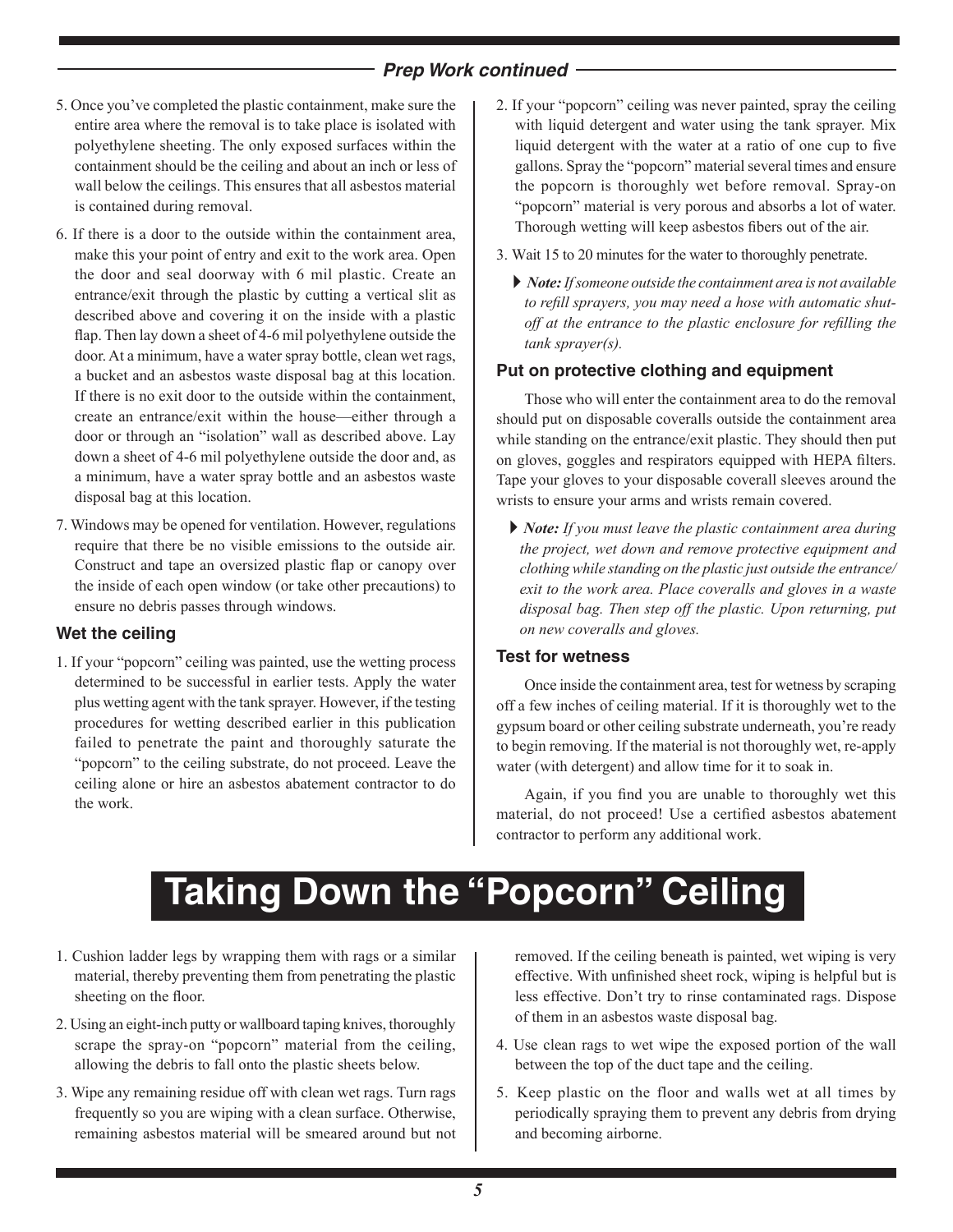#### *Taking Down the "Popcorn" Ceiling, continued*

 *Note: If your spray-on "popcorn" ceiling was applied as part of original construction, the ceiling was likely never finished for painting. Thus, even if you did no damage during the "popcorn" removal, you will likely need to refinish or* 

*re-texture the ceiling before painting. Under no circumstances should you sand ceilings after removal of sprayed on popcorn material. This will result in asbestos fibers being released into the air.*

## **Cleaning Up**

#### **Remove debris from the floor**

- 1. After you've removed all the "popcorn" ceiling material in one room within the containment area, carefully fold and roll up the top layer of loose plastic sheets to contain fallen debris.
- 2. Double bag the folded plastic, along with the ceiling debris it contains, into pre-marked asbestos waste disposal bags. The top level of floor plastic was put down in 100-120 square foot sections. Plastic plus wetted "popcorn" on this square footage will be quite heavy and may be all you want to carry in a single, doubled-bagged container. Make sure all contaminated wipe rags are also placed inside these bags. Follow this process for each subsequent room.
- 3. After removing all asbestos material from the project enclosure, thoroughly wipe down all tools and ladders with clean wet rags. Place tools in a bucket or plastic bag for more thorough cleaning later. Dispose of rags as asbestos debris.
- 4. Before you remove any plastic sheets that are taped to the walls and floor, encapsulate those ceiling areas from which "popcorn" material has been removed. Roll or spray these areas with a latex primer paint or an approved latex asbestos encapsulant. In spite of your best efforts to thoroughly remove the asbestos fibers, some fibers may remain on the ceiling. These asbestos fibers will be encapsulated by the paint primer or other spray application. Any future ceiling finishing work should not entail sanding these surfaces.

#### **Remove plastic containment**

- 1. Spray plastic walls and floors with water one last time, making sure any visible asbestos debris is thoroughly wet.
- 2. Beginning at the point most distant from your containment entrance/exit, remove all plastic. First, peel the plastic off the walls and lower them onto the floor. Then, carefully roll-up the plastic on the floor, being careful that all debris stays contained within the plastic. Work backward, toward your exit. Stay on the plastic flooring at all times during this process. In larger rooms, you may need to bag the wall plastic separately to avoid creating a bundle of plastic too large to bag. Roll and fold the plastic sheeting toward you while remaining on the plastic.
- 3. Place each roll of contaminated plastic inside asbestos waste disposal bags.
- 4. Place each bag of asbestos debris into a second, clean bag, carefully securing each by twisting the tops, bending the twisted part over and securing with duct tape.

#### **Decontamination**

- 1. Make sure that you dismantle and bag the containment area in such a way that the last piece of plastic upon which you're standing is the plastic sheet you placed on the floor outside what formerly was the entrance/exit to the containment area.
- 2. While standing on this last piece of plastic sheeting, spray yourself (or each other) with water to wet down any asbestos debris/fibers on the outside of your respirator and disposable coveralls.
- 3. Remove boots. Double bag them in asbestos waste disposal bags for disposal, or, should you want to keep them, remove any gross accumulations of popcorn material and set them aside on the plastic sheet for further cleaning.
- 4. Remove your disposable gloves and coveralls by peeling them off and turning them inside out as you remove them. Step off the last plastic sheet.
- 5. Remove respirators and take out their filters. Discard the filters with other asbestos waste. Using clean wet rags, wipe down your respirator, goggles, tools used in the removal and, if you elect to keep them, your boots. Place your respirator, goggles, and tools in the bucket and your boots in a plastic bag for washing later.
- 6. Double bag remaining debris, cleaning rags, other disposable items and the last plastic sheet in properly labeled asbestos disposal bags. Tightly seal each bag with duct tape. Use wet rags for any further clean-up. Never attempt to vacuum or sweep up asbestos debris. This will cause any fibers present to become airborne in your house.
- 7. Take a shower.